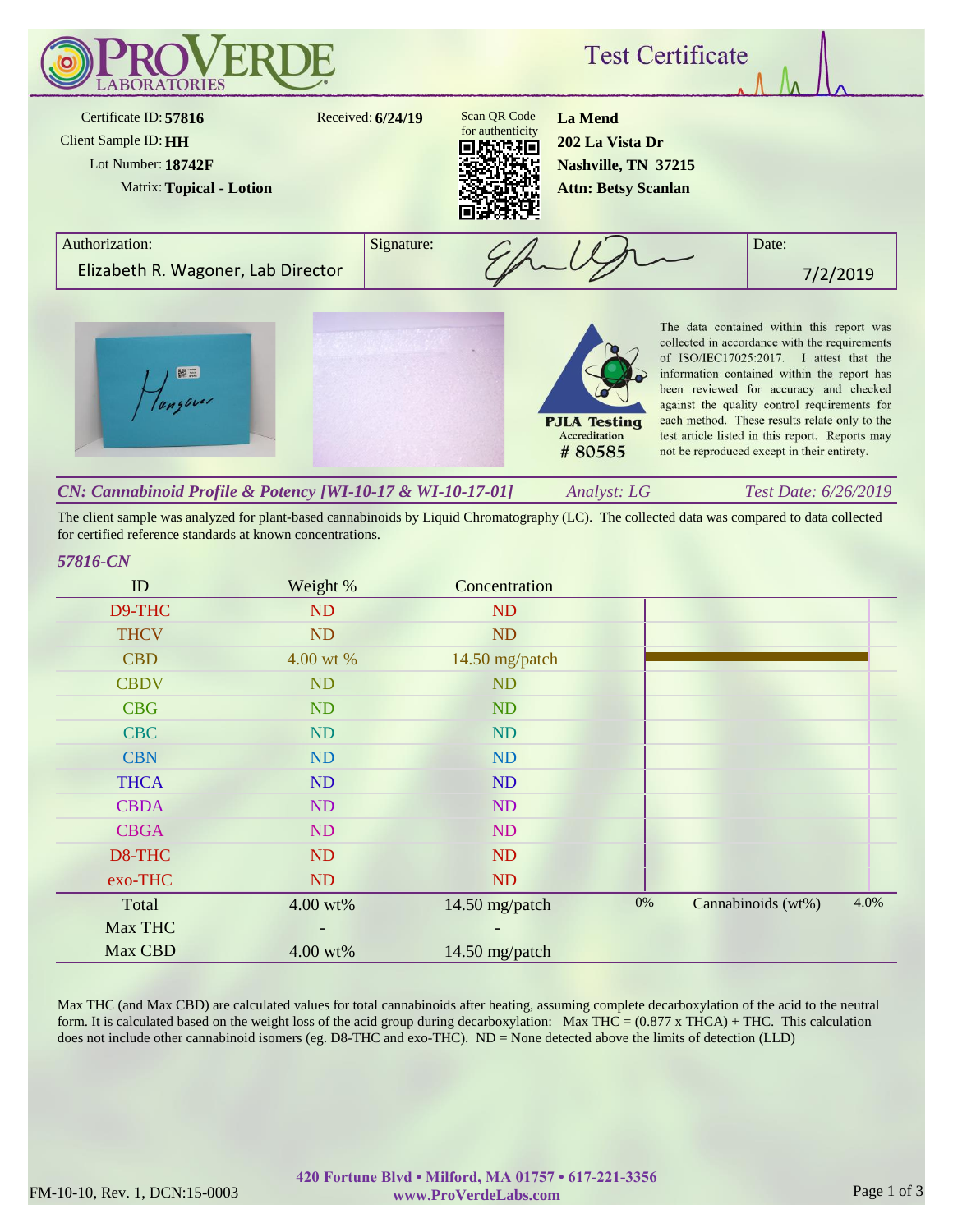*57816-PST*

#### *Analyst: JFD Test Date: 6/28/2019 HM: Heavy Metal Analysis [WI-10-13]*

This test method was performed in accordance with the requirements of ISO/IEC 17025. These results relate only to the test article listed in this report. Reports may not be reproduced except in their entirety.

| 57816-HM |         |                   |            |                |     | Use Limits $2$ |            |               |
|----------|---------|-------------------|------------|----------------|-----|----------------|------------|---------------|
| Symbol   | Metal   | Conc <sup>1</sup> | Units      | <b>MDL</b>     | All | Ingestion      | Units      | <b>Status</b> |
| As       | Arsenic | <b>ND</b>         | $\mu$ g/kg | $\overline{4}$ | 200 | 1500           | $\mu$ g/kg | <b>PASS</b>   |
| Cd       | Cadmium |                   | $\mu$ g/kg |                | 200 | 500            | $\mu$ g/kg | <b>PASS</b>   |
| Hg       | Mercury | ND                | $\mu$ g/kg |                | 100 | 1500           | $\mu$ g/kg | <b>PASS</b>   |
| Pb       | Lead    | Q                 | $\mu$ g/kg |                | 500 | 1000           | $\mu$ g/kg | <b>PASS</b>   |

1) ND = None detected to Lowest Limits of Detection (LLD)

2) MA Dept. of Public Health: Protocol for MMJ and MIPS, Exhibit 4(a) for all products.

3)USP exposure limits based on daily oral dosing of 1g of concentrate for a 110 lb person.

| <b>PST: Pesticide Analysis [WI-10-11]</b> | Analyst: RAS | <b>Test Date: 7/2/2019</b> |
|-------------------------------------------|--------------|----------------------------|
|                                           |              |                            |

The client sample was anlayzed for pesticides using Liquid Chromatography with Mass Spectrometric detection (LC/MS/MS). The method used for sample prep was based on the European method for pesticide analysis (EN 15662).

| 710-L91              |             |           |       |            |              |               |
|----------------------|-------------|-----------|-------|------------|--------------|---------------|
| Analyte              | CAS         | Result    | Units | <b>LLD</b> | Limits (ppb) | <b>Status</b> |
| <b>Abamectin B1a</b> | 65495-55-3  | ND        | ppb   | 0.20       | 300          | <b>PASS</b>   |
| <b>Abamectin B1b</b> | 65195-56-4  | ND        | ppb   | 0.20       | 300          | <b>PASS</b>   |
| Azoxystrobin         | 131860-33-8 | <b>ND</b> | ppb   | 0.10       | 40000        | <b>PASS</b>   |
| <b>Bifenazate</b>    | 149877-41-8 | ND        | ppb   | 0.10       | 5000         | <b>PASS</b>   |
| Bifenthrin           | 82657-04-3  | ND        | ppb   | 0.20       | 500          | <b>PASS</b>   |
| Cyfluthrin           | 68359-37-5  | ND        | ppb   | 0.50       | 1000         | <b>PASS</b>   |
| Daminozide           | 1596-84-5   | ND        | ppb   | 10.00      | 10           | $\ast$        |
| Etoxazole            | 153233-91-1 | ND        | ppb   | 0.10       | 1500         | <b>PASS</b>   |
| Fenoxycarb           | 72490-01-8  | ND        | ppb   | 0.10       | 10           | <b>PASS</b>   |
| Imazalil             | 35554-44-0  | ND        | ppb   | 0.10       | 10           | <b>PASS</b>   |
| Imidacloprid         | 138261-41-3 | ND        | ppb   | 0.10       | 3000         | <b>PASS</b>   |
| Myclobutanil         | 88671-89-0  | ND        | ppb   | 0.10       | 9000         | <b>PASS</b>   |
| Paclobutrazol        | 76738-62-0  | ND        | ppb   | 0.10       | 10           | <b>PASS</b>   |
| Piperonyl butoxide   | $51-03-6$   | ND        | ppb   | 0.10       | 8000         | <b>PASS</b>   |
| Pyrethrin            | 8003-34-7   | ND        | ppb   | 0.1        | 1000         | <b>PASS</b>   |
| Spinosad             | 168316-95-8 | <b>ND</b> | ppb   | 0.1        | 3000         | <b>PASS</b>   |
| Spiromesifen         | 283594-90-1 | ND        | ppb   | 0.10       | 12000        | <b>PASS</b>   |
| Spirotetramat        | 203313-25-1 | ND        | ppb   | 0.10       | 13000        | <b>PASS</b>   |
| Trifloxystrobin      | 141517-21-7 | ND        | ppb   | 0.10       | 30000        | <b>PASS</b>   |

\* Testing limits for ingestion established by the State of California: CCR, Title 16, Division 42, Chapter 5, Section 5313. ND indicates "none detected" above the lower limit of detection (LLD). Analytes marked with (\*) indicate analytes for which no recovery was observed for a pre-spiked matrix sample.